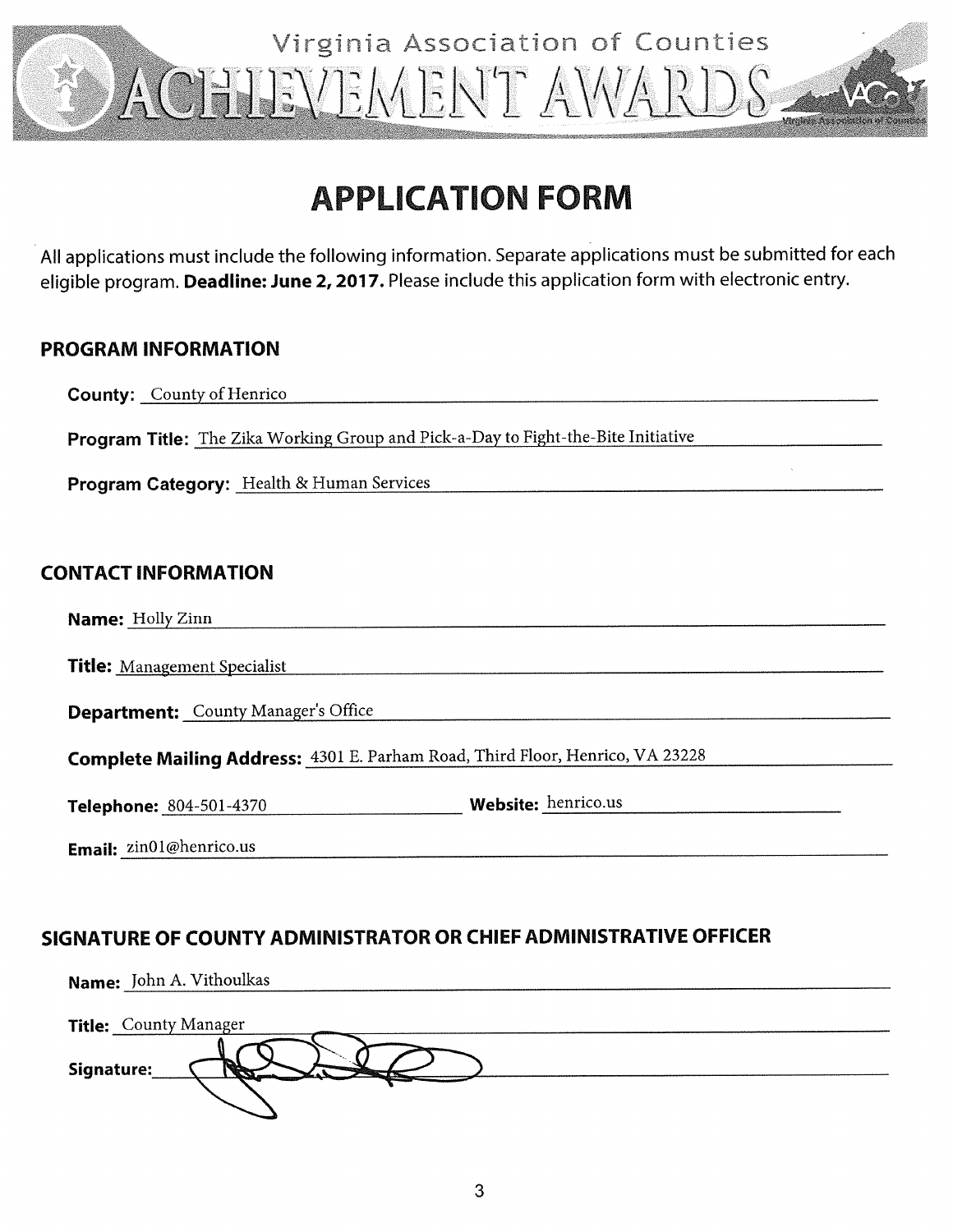### **1. Program Overview**

The 2014-2015 emergence of Zika virus in South America was recognized by the Henrico County Standing Water Initiative (SWI) and the Henrico County Health Department (HCHD) as a potential health threat to Henrico residents. In February 2016, a partnership was formed between the SWI, HCHD, and the Henrico County Division of Fire (DOF) to share information and updates and to increase situational awareness about Zika. As Zika transmission spread through Central America, so did Henrico's Zika preparations. Bi-weekly meetings between the SWI, HCHD, and DOF expanded to incorporate a total of nine Henrico County departments. Eventually, representatives from the City of Richmond and the counties of Chesterfield and Hanover were incorporated. The newly formed Zika Working Group (Working Group) developed a Henrico Zika Preparedness and Response Plan to promote active Zika awareness and education among all residents in the Central Virginia area.

The Working Group established a Unified Command structure using Incident Command System templates and guidance from the DOF; created and organized sub-committees based on technical and functional capabilities; developed and disseminated educational materials that focused on a unified message of "Pick-a-Day to Fight-the-Bite"; trained community instructors and volunteers; and organized (and staffed) numerous outreach programs. The implementation of a formal Response Plan, a Unified Command structure, and community outreach effectively increased awareness about and may have mitigated the potential for local Zika virus transmission.

### **2. Problem/Challenge/Situation Faced by Locality**

In late 2014 and early 2015, Zika virus rapidly spread throughout Brazil and Central America. In just a few months, the virus went from relative obscurity to front-page news as scientists and clinicians began to associate Zika with an unusual increase in fetal and infant microcephaly and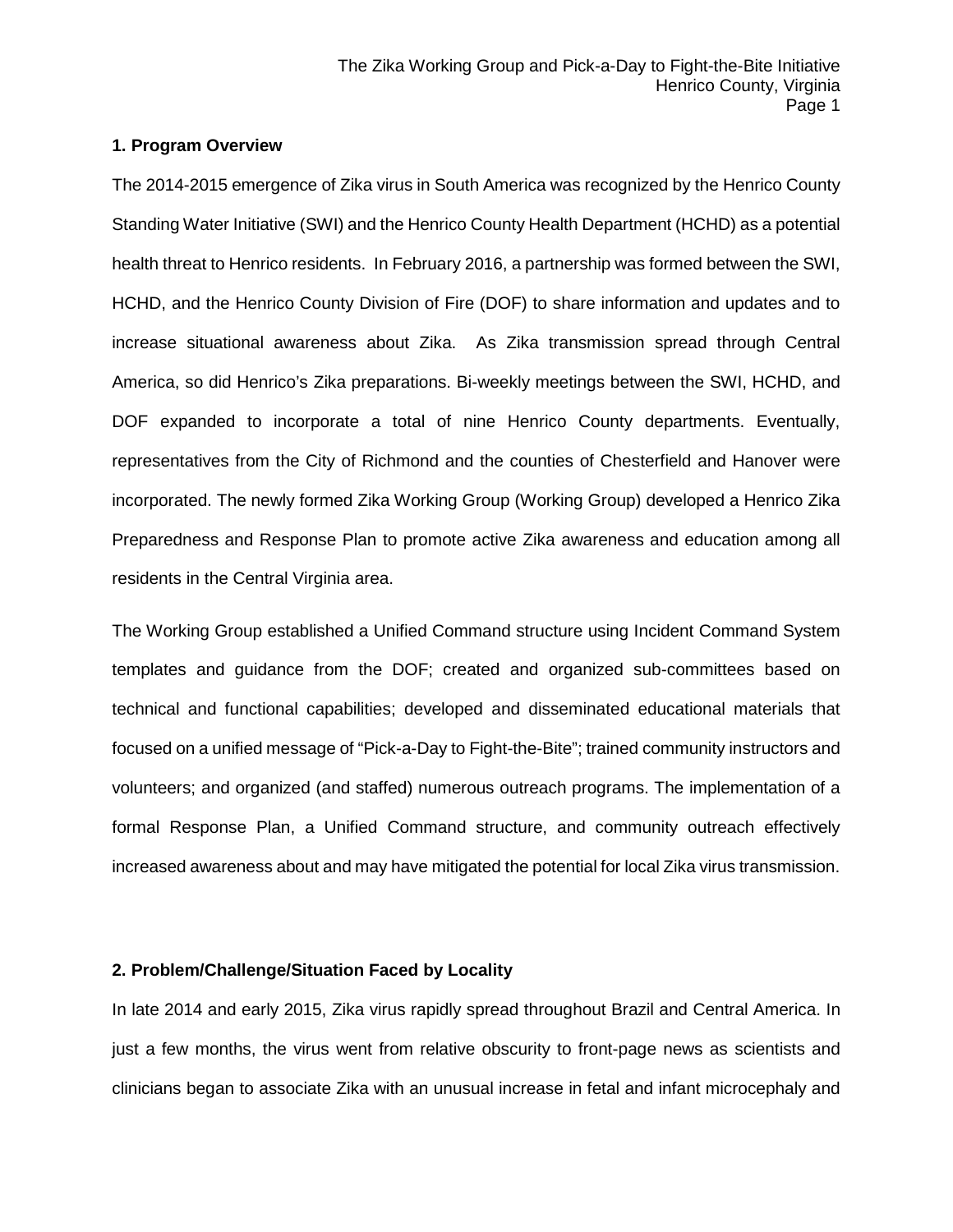other adverse birth outcomes. Soon thereafter, travel-associated (imported) cases of Zika spread to the United States escalating concern and generating a surge in the need for mosquito awareness and control.

The Asian tiger mosquito, the most common nuisance and the number one complaint-generating mosquito in Henrico County, is a possible vector for the spread of Zika virus. These mosquitoes lay their eggs in water-filled artificial containers commonly found in backyards (e.g., tires, flower pots, tarps, buckets, etc.). There is a high volume of suitable Asian tiger mosquito habitat throughout the county. Zika virus is primarily transmitted to people through the bite of an infected mosquito. Local Asian tiger mosquitoes can become infected after biting an infected human. These newly infected mosquitoes can then pass the virus to another person, potentially resulting in local Zika virus transmission. Although there is no evidence of local Zika transmission in Henrico County, it remains a viable threat.

The SWI, HCHD, DOF, and other departmental partners needed to devise an integrated approach to deliver accurate and consistent information given mounting public concern. As travelassociated Zika cases were being reported in the U.S., the Working Group felt a legal and moral responsibility to respond proactively. A comprehensive "Pick-a-Day to Fight-the-Bite" initiative was devised to increase Zika awareness, education, resource mobilization, and virus containment measures.

### **3. How Program Fulfilled Awards Criteria**

The implementation of the Zika Working Group and its associated initiatives led to the enhancement of inter-governmental relations, which effectively strengthen efforts to better protect Henrico residents from Zika infection. Collaborative endeavors have not only improved the taxpayers' understanding of an evolving potential threat but also laid the framework for future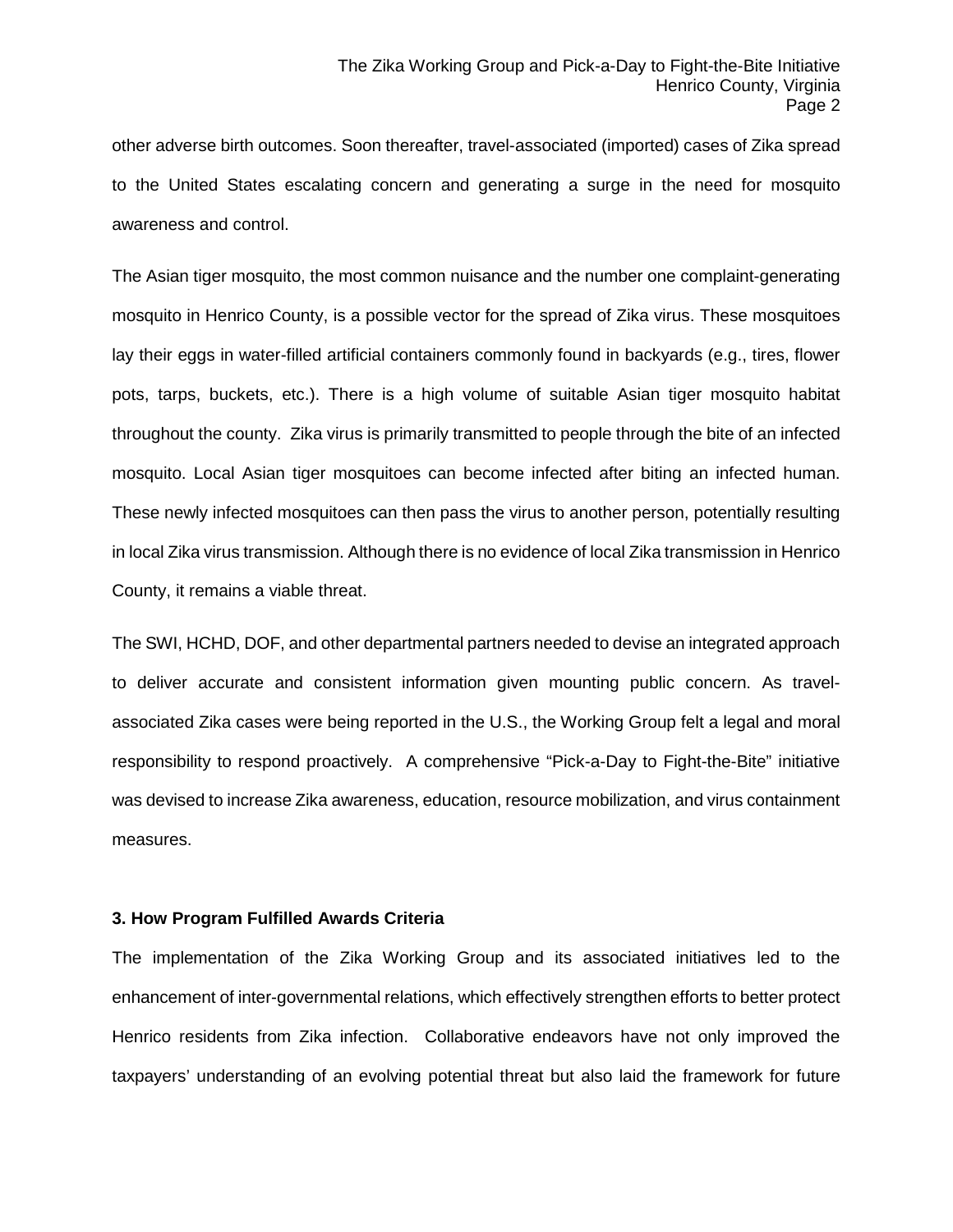responses to public health issues. Henrico has been recognized throughout Central Virginia for pioneering a proactive plan that focuses on resourcefulness and inter-agency collaboration to educate and mobilize a volunteer, county resident workforce to enhance the prevention of Zika virus transmission.

### **4. How Program Was Carried Out**

The Working Group was created from a collaborative relationship between SWI (Henrico Department of Public Works), the HCHD, and the DOF. The Group's objective was to create organized partnerships that would work to reduce the impact of Zika virus. Meetings and educational outreach began in February 2016, and lasted through October 2016. The Working Group reconvened in February 2017. Partners met on a bi-weekly basis, and meetings quickly expanded to incorporate a wide range of Henrico County Departments including Public Relations/Media Services; Public Safety; the County Manager's Office; the County Attorney's Office; Community Maintenance, Henrico County Schools; and the Extension Office. Regional representatives from nearby City of Richmond and Chesterfield and Hanover counties also attended. The Virginia Department of Health facilitated science-based instruction and training sessions resulting in the unified implementation of a comprehensive knowledge base. Working Group members were congenial and diligent creating an atmosphere that was productive and capable of complying with deadlines.

The Incident Command System (ICS) and accompanying Unified Command was executed. The Unified Command Organizational Chart allowed county departments with different legal, geographic, and functional authorities and responsibilities to effectively work together.

Working Group goals included:

• Reduce the impact of Zika in Henrico County.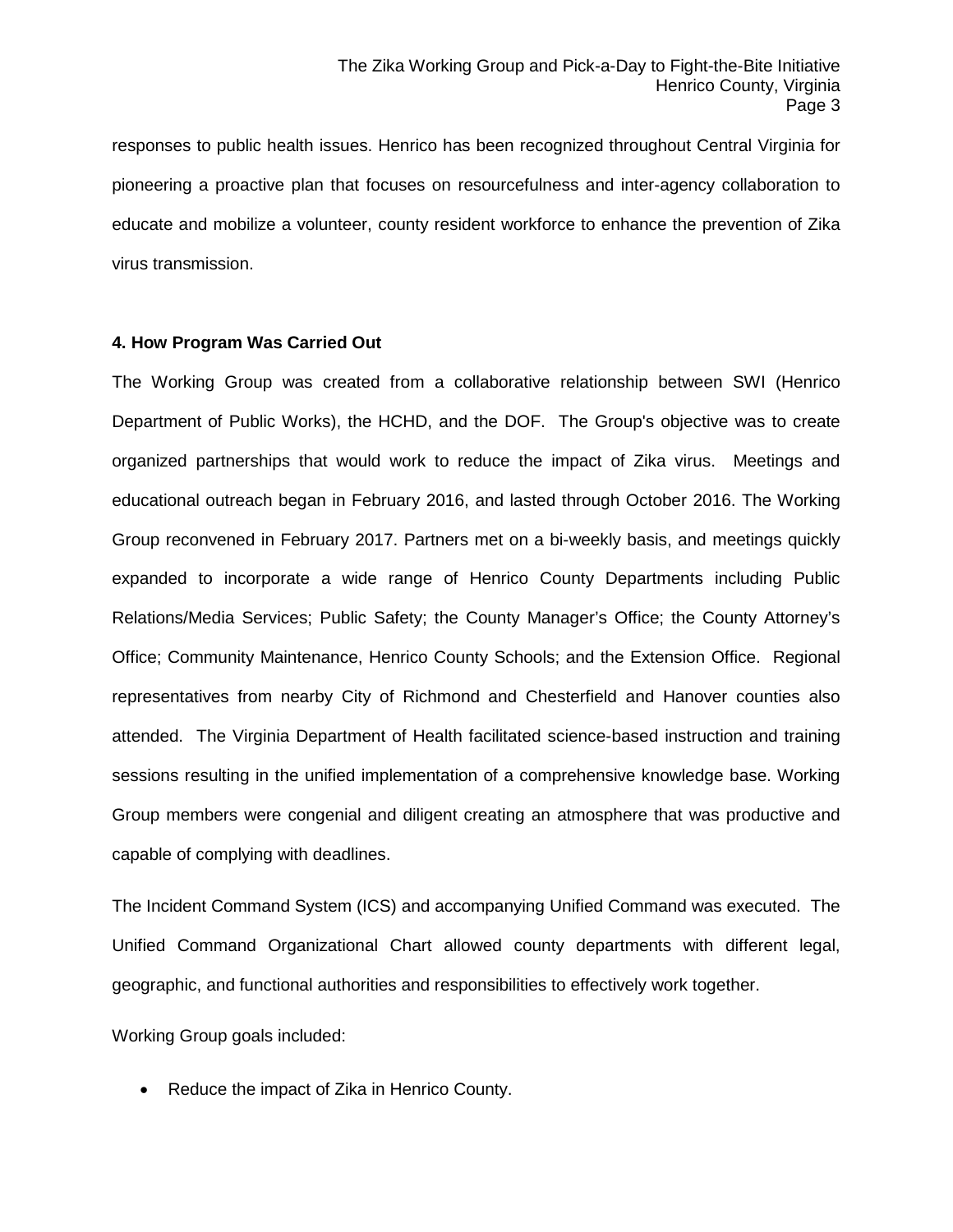- Maintain constant situational awareness using science-based resources from local and regional partners, Virginia Department of Health, and CDC.
- Educate the Henrico community about Zika disease, transmission, and prevention.
- Enhance outreach to vulnerable populations.
- Support integrated mosquito management efforts.

The established goals led to the development of the Henrico Zika Preparedness and Response Plan/Incident Action Plan. Incident Action Plans (IAPs) were generated using templates and guidance from the DOF, and IAPs directed all Working Group assignments. Group actions and accomplishments included, but were not limited to, the following:

### • Development of the "Pick-a-Day to Fight-the-Bite" Zika virus flyer (Figure 1).

This primary outreach document was distributed to 93,000 Henrico County households as an insert in utility bills. The flyer was shared at all community and educational events, and the message was printed on 168,000 Kroger pharmacy prescription bags. Larger "Pick-a-Day to Fight-the-Bite" posters were formatted in English, Spanish, and Arabic for display in schools, libraries, and other county venues.

• Creation of a Train-the-Trainer and volunteer recruitment program.

The Working Group established a workforce composed of Medical Reserve Corps, Community Emergency Response Team, and Master Gardener volunteers. All volunteers were trained to provide Zika presentations, manage questions, and participate in door-todoor communication with Henrico County residents.

• Completion of the "Fight-the-Bite Today" Zika Outreach Event.

The Working Group organized and ran a public education event centered on Zika virus transmission and prevention (Figure 2). This and other similar events provided residents with mosquito repellent free-of-charge. Event outreach and effect was analyzed through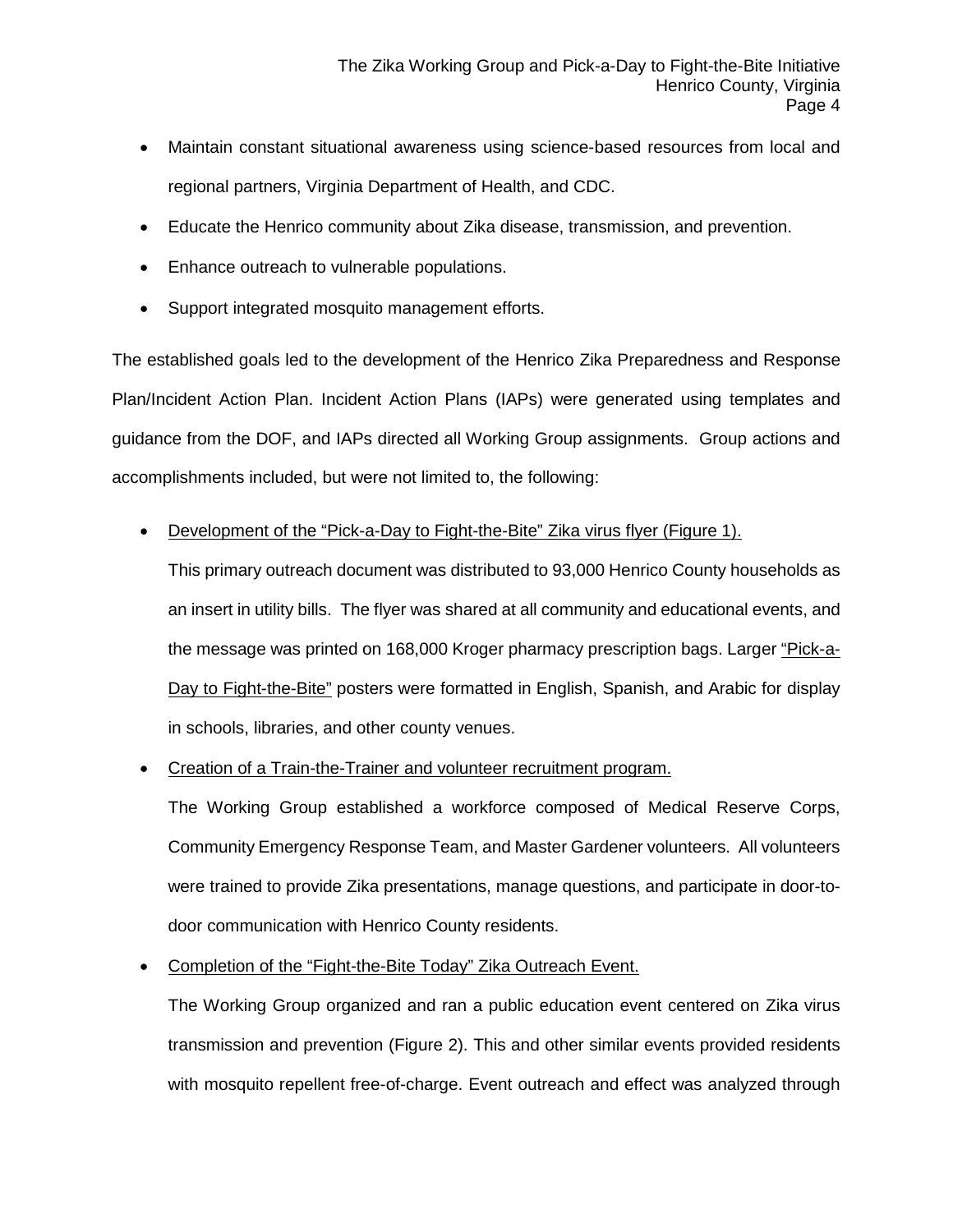an After-Action Report/Improvement Plan based on feedback from event staff. This plan will assist with similar future events.

### • Communication of Situational Reports.

Weekly reports were sent to Working Group members and the County Manager (Figure

3). Each report provided a quantitative summary of Zika cases in the U.S and Virginia, mosquito samples collected, human blood tests submitted, outreach events conducted, and volunteer participation. Also, outreach event status and target population updates were included.

• Institution of the Virginia Department of Health Tabletop Exercise and the Henrico County Zika Task Force (ZTF) Permissions and Logistics Tabletop Exercise.

Exercises prompted discussion and simulation of real-time Zika emergence scenarios to effectively expose potential operational errors and establish focus.

• Generation of weekly social media updates.

Facebook and other web-based media platforms were maintained providing continuous information on Working Group activities, Zika news, and current CDC recommendations.

## • Distribution of Zika prevention pregnancy tool kits.

Vulnerable populations were targeted to provide Zika safety and transmission prevention information. Tool kits containing Zika education materials and insect repellent were distributed through HCHD's Maternity Clinic, Family Planning Clinic, and WIC Program. Also, local OBGYNs and medical practices were provided with tool kits.

## • Facilitation of complimentary mosquito inspections.

SWI provided residential property inspections in response to citizen requests. Staff identified potential Asian tiger mosquito egg-laying sites on private and county properties. Citizens were educated about mosquitoes, Zika, and sanitation practices (e.g., source reduction). Also, recommendations for citizen-driven control techniques were provided.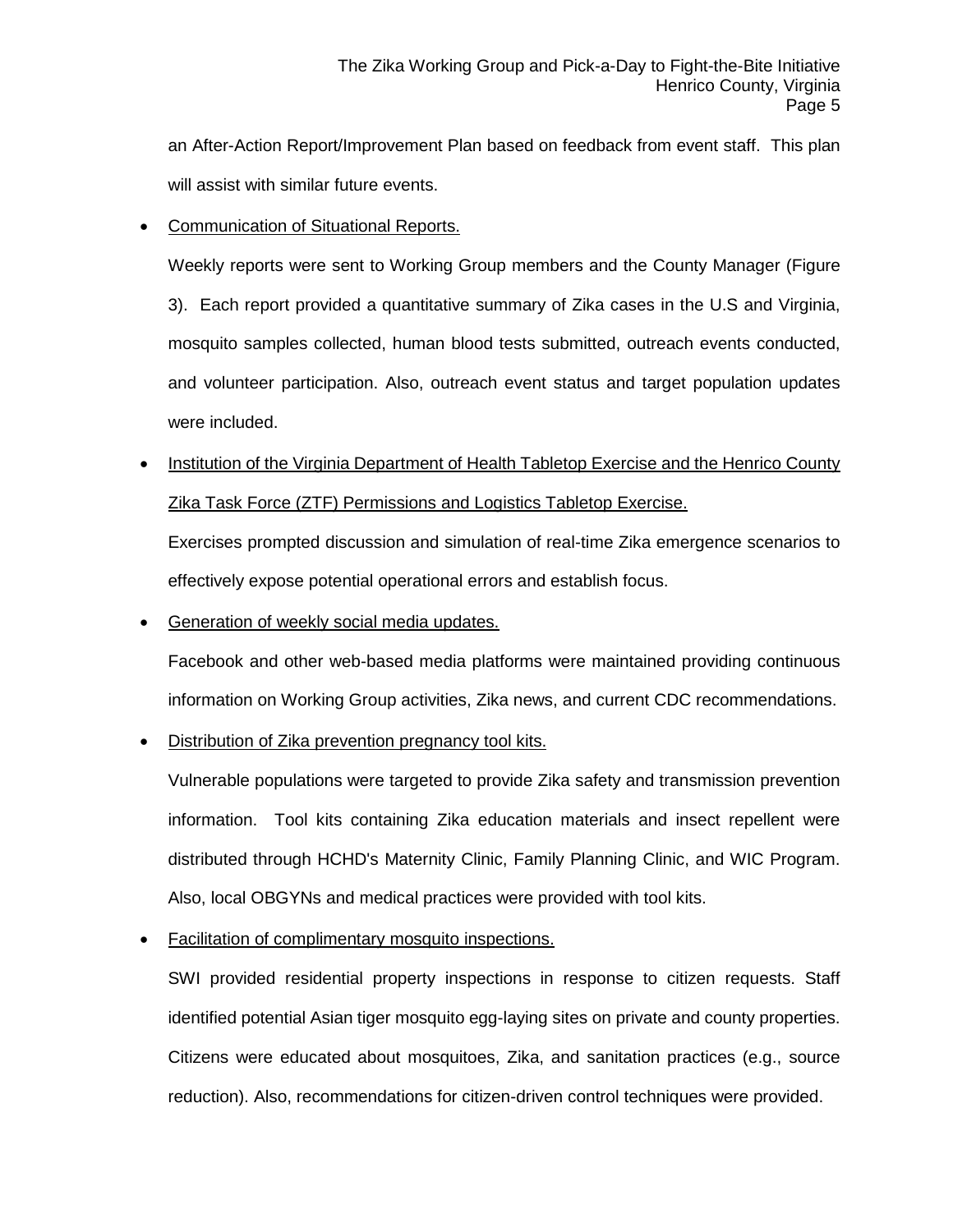• Public Communication through HCTV (Henrico County's cable television channel) and local broadcast news.

The Working Group established and delivered unified Zika messaging to target all Henrico County communities.

• Collection and testing of local mosquito and human blood samples.

In 2016, HCHD submitted blood and urine specimens from 110 people for Zika virus testing through the Division of Consolidated Laboratory Services (DCLS). Most specimens were from pregnant women. Also, Henrico SWI submitted weekly mosquito samples to the DCLS for Zika testing.

### **5. Financing and Staffing**

All Working Group costs were operational; no capital costs were incurred. Since local transmission did not occur, tracked costs included expenditures for prevention materials (e.g., education materials, repellent, advertising, translations, etc.). The total cost for the calendar year 2016 was approximately \$36,000 between state and county funds. All systems, contracts, and services used were already part of existing infrastructure. Staff time was not tracked as most time spent came from employees working in their normal roles regardless of the Working Group (Health Director, Epidemiologist, Emergency Planner, MRC Coordinator, Standing Water Initiative team). This effort was collectively streamlined with the use of ICS principles. For calendar year 2017, more effort will be placed in determining the cost of needed personnel and resources in the event of local Zika virus transmission.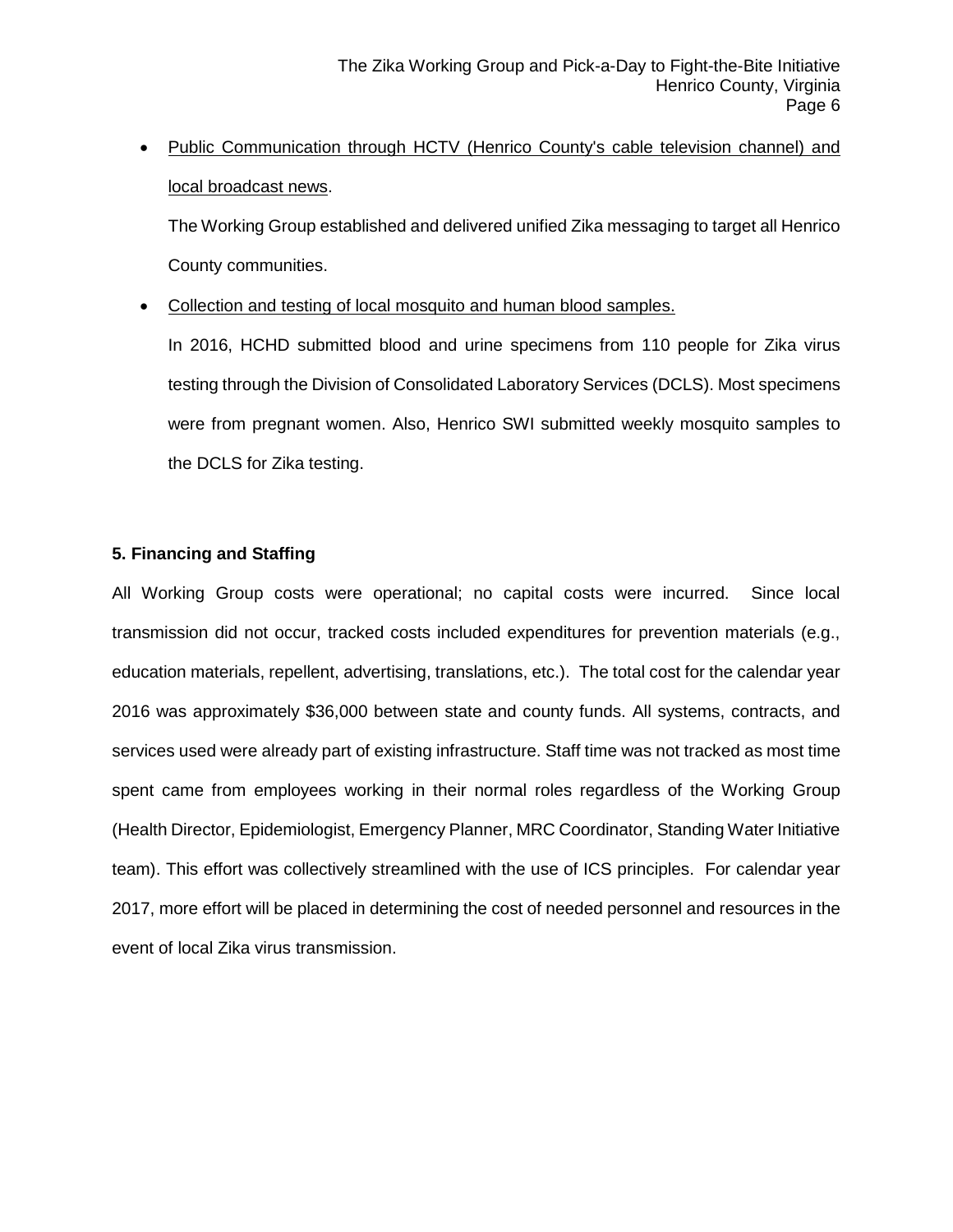### **6. Program Results**

Success is generally measured by achieving pre-determined objectives. The Working Group not only attained all objectives but also exceeded expectations by finishing the 2016 mosquito season with measurable results and a well-defined plan for addressing Zika-related issues in the future.

Achievements include:

## • Created a Volunteer Workforce.

The Working Group established a fully operational volunteer workforce that consisted of 92 volunteers. Volunteers committed 410 work hours to outreach and education events. This amounted to a monetary value of \$10,696.90, based on an hourly rate of \$26.09.

- Heightened Public Safety.
	- a. With an active Response Plan in place, Henrico County can fully mobilize and begin all Zika prevention and/or containment operations in less than 24 hours.
	- b. The Working Group distributed 800 bottles of insect repellent, free-of-charge, to Henrico County residents.
	- c. 158 human (blood) samples were submitted for Zika testing during the 2016 operational period. Testing is ongoing.
	- d. 146 samples, containing 6,535 Asian tiger mosquitoes, were submitted to DCLS for Zika testing. All results were negative. Testing will resume in 2017.
- Established and expanded outreach events and efforts.

Teams of trained partners and volunteers developed and facilitated 61 outreach events and projects, which successfully created new relationships within communities.

• Increased intra-county awareness through education.

Working Group members developed a working knowledge of Zika, Asian tiger mosquitoes, the steps necessary for prevention and/or containment, and effective ways to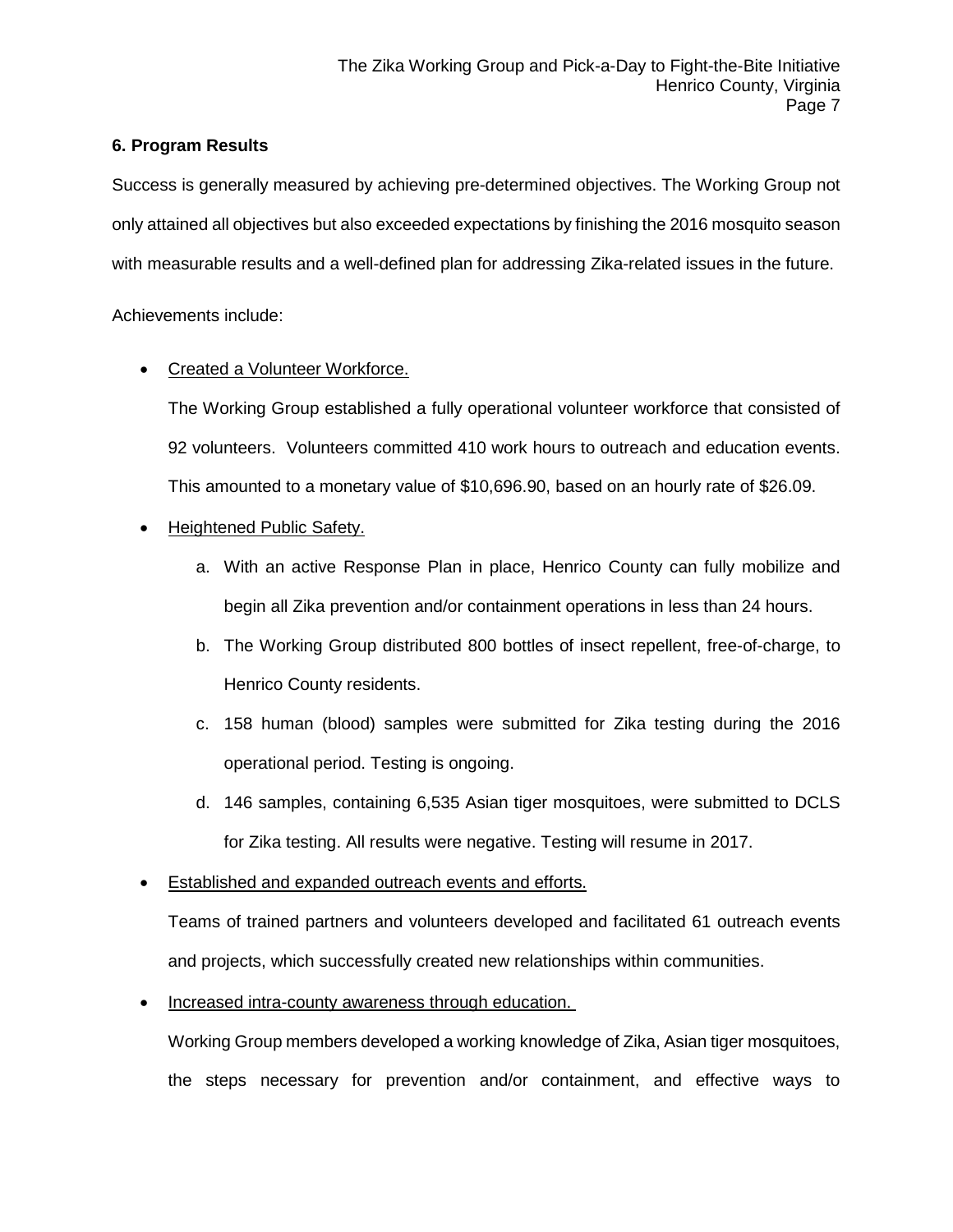communicate subject content with the public. Skills and knowledge gained were effectively shared with other county departments through newsletters, presentations, and weekly situational reports. The availability of information at all levels of the county government guaranteed heightened awareness and an increase in employee capability.

### • Expanded professional competency.

Zika and mosquito information, data, and literature were discussed, analyzed, and debated in bi-weekly meetings that often lasted 2-3 hours per session. The Working Group acquired subject-matter professional competency through a series of specialist-led educational seminars.

**Established a fully operational and cooperative Zika working group.** 

Henrico residents' complaints and requests often result in substantial overlap among responders. The Working Group provided a unified response and information to all Zikarelated concerns.

### Effective mosquito treatments to vulnerable areas.

County employees worked diligently to analyze historical mosquito population trends, which enabled prevention efforts to focus on areas most likely vulnerable to local Zika virus transmission. Areas with an elevated risk for Zika mosquito habitats were inspected and treated by the SWI.

### **7. Brief Summary**

The Henrico County Zika Working Group (ZWG) is a collaboration of county departments that share responsibility in reducing the potential impact of Zika virus. The overarching objective of the ZWG is to protect Henrico County residents by delaying and/or preventing local transmission of Zika virus, then, to intervene quickly and efficiently should local transmission occur. The Henrico County Standing Water Initiative (SWI), Henrico County Health Department (HCHD), and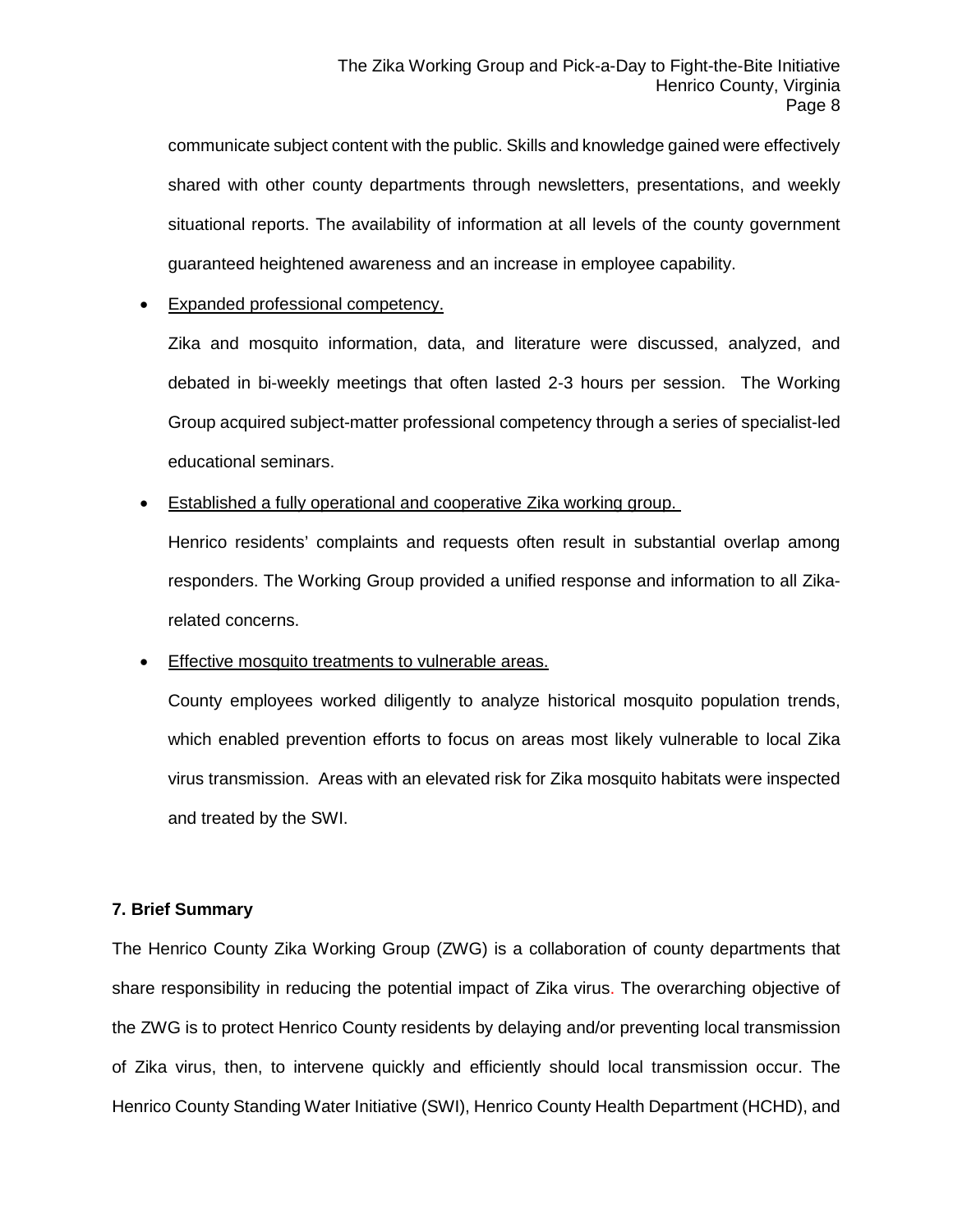the Henrico County Division of Fire (DOF) developed an integrated approach. Through reliable communication and the introduction of a "Pick-a Day to Fight-the-Bite" Initiative, residents are successfully prepared to help prevent Zika virus. The Initiative focuses on maximizing education and outreach, providing timely and accurate information, coordinating community events, facilitating mosquito surveillance, site inspections, and laboratory diagnostics, and providing residents with effective mosquito protection practices.

The ZWG established a Unified Command which allowed county partners to develop and implement the Henrico Zika Preparedness and Response Plan/Incident Action Plan. The execution of Plan objectives resulted in measurable results, including the establishment of a volunteer workforce, new safety protocols, outreach and education guidelines, increased professional competency, and profound awareness of Zika-related issues.

The collaborative efforts of ZWG partners has enriched and strengthened county services and relationships, thus affording residents increased protection.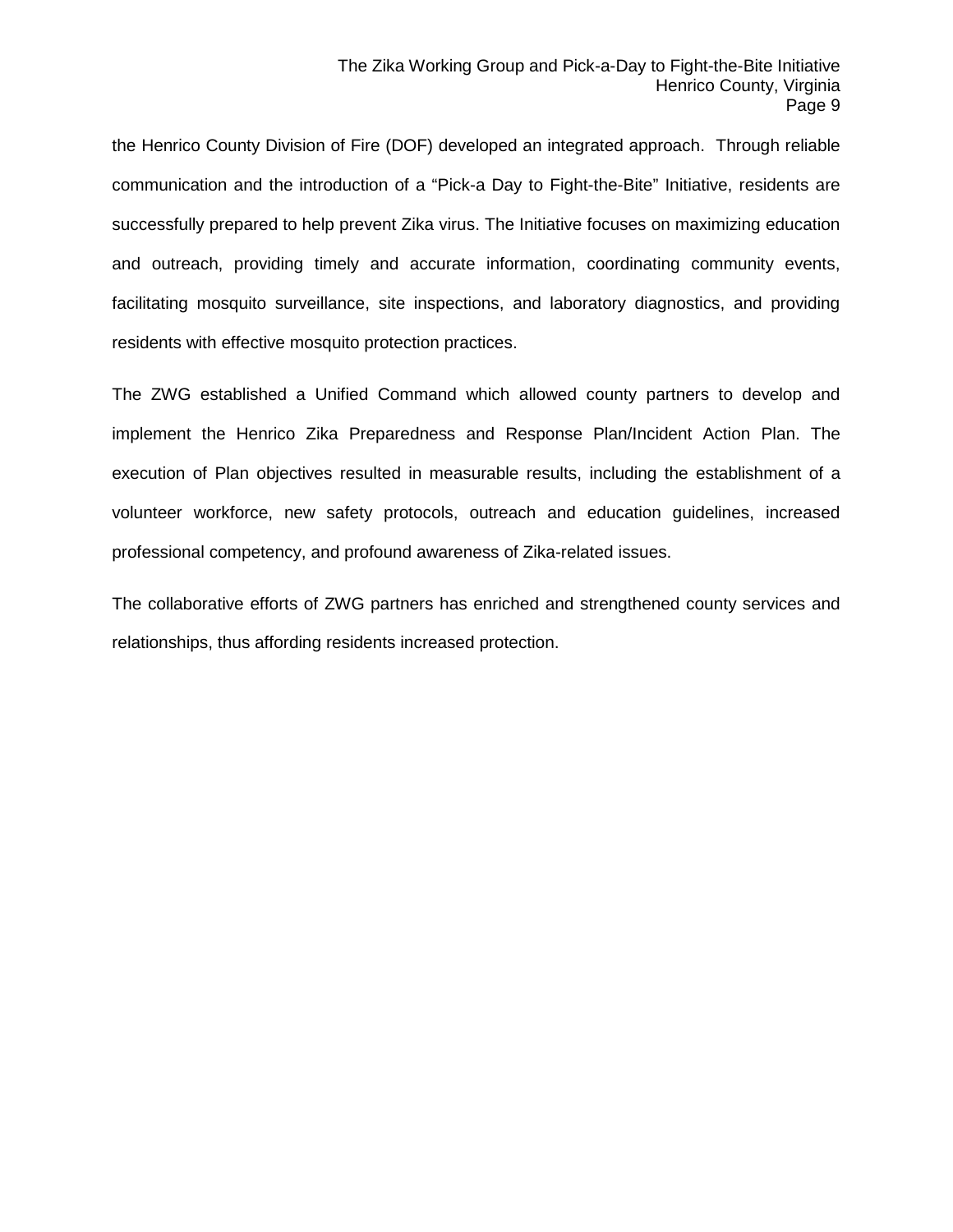# FIGURE 1. PICK-A-DAY TO FIGHT-THE-BITE ZIKA VIRUS FLYER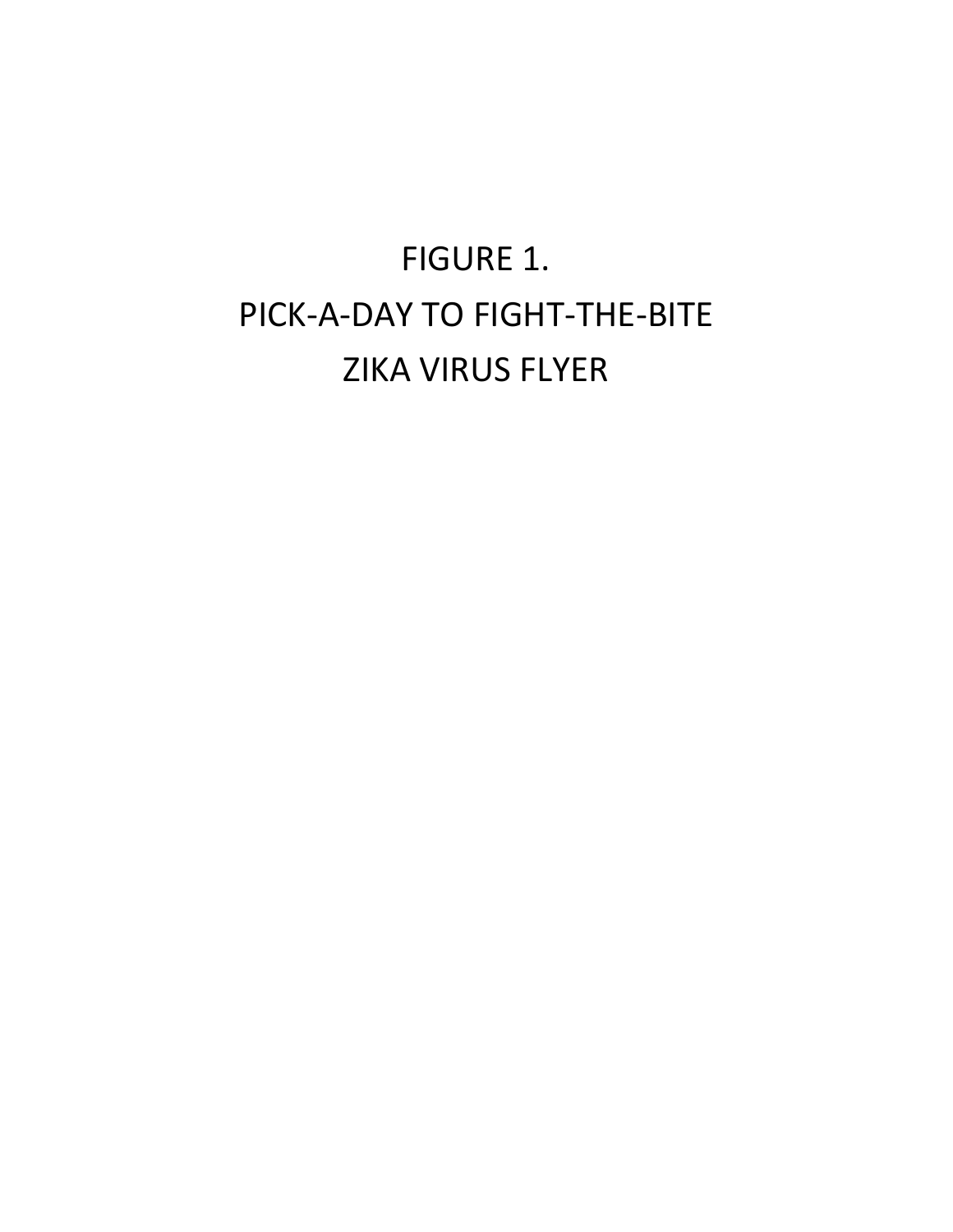# **Zika Virus Disease (Zika)**

#### **What is it?**

Zika is a disease spread primarily by mosquitoes. Some infected people get mild symptoms such as fever, rash, red eyes or joint pain for about a week. However, four of every five people who get Zika won't have symptoms and won't know they have it. There is no vaccine or medicine for Zika.

#### **Where is it?**

Zika is widespread in South and Central America, Mexico and the Caribbean. It has the potential to become established in the United States.

One of the mosquitoes that is capable of spreading the virus, the Asian tiger mosquito, is found throughout Virginia and Henrico County.

### **Special concerns for pregnant women**

Zika can be spread from mother to child if a woman becomes infected with the virus while pregnant. Infection during pregnancy has been linked to microcephaly, a serious birth defect, and other problems in babies. Zika also can be transmitted through unprotected sex with an infected man.

If you or your partner is pregnant and you have traveled to a Zika-affected area, please talk to your doctor or call the Henrico County Health Department at (804) 501-5216.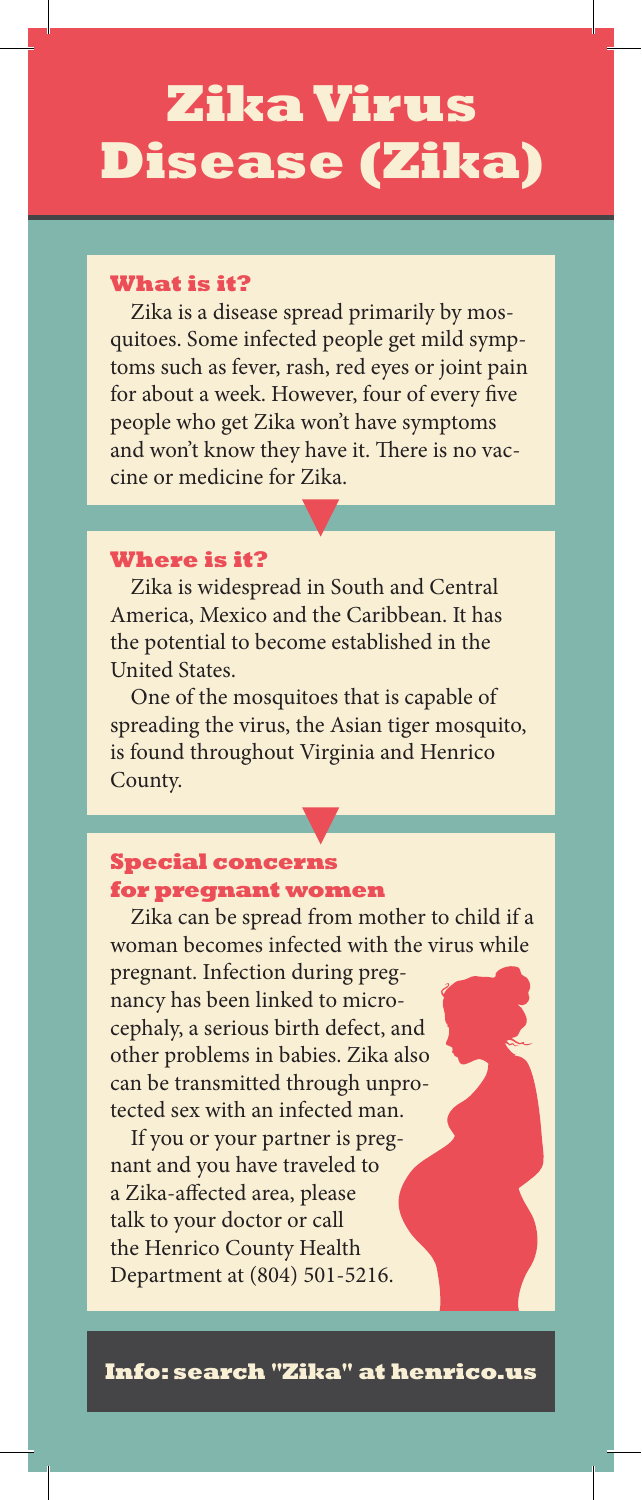# **Pick-a-Day to Fight-the-Bite!**

Zika potentially could be spread by the Asian tiger mosquito, the most common nuisance mosquito in Henrico County. For this to happen, a local mosquito would need to bite a person infected with Zika.

Asian tiger mosquitoes, marked by distinctive black and white striping, prefer to bite during the day and will enter homes through open doors and windows or holes in screens. They lay eggs only in containers of water, not in ponds, puddles, ditches or swamps.

If Asian tiger mosquitoes are biting you, they likely hatched on or near your property. Take steps to control their spread and prevent bites.

#### **Step 1: Pick-a-Day to Fight-the-Bite!**

Once a week, inspect your property and empty, dump, turn over or throw out items that hold water such as tires, tarps, buckets, birdbaths and toys.

### **Step 2: Cover up!**

Wear long-sleeved loose fitting shirts and long pants.

### **Step 3:**

**Wear insect repellent!** Use Environmental Protection Agency (EPA)-registered products.

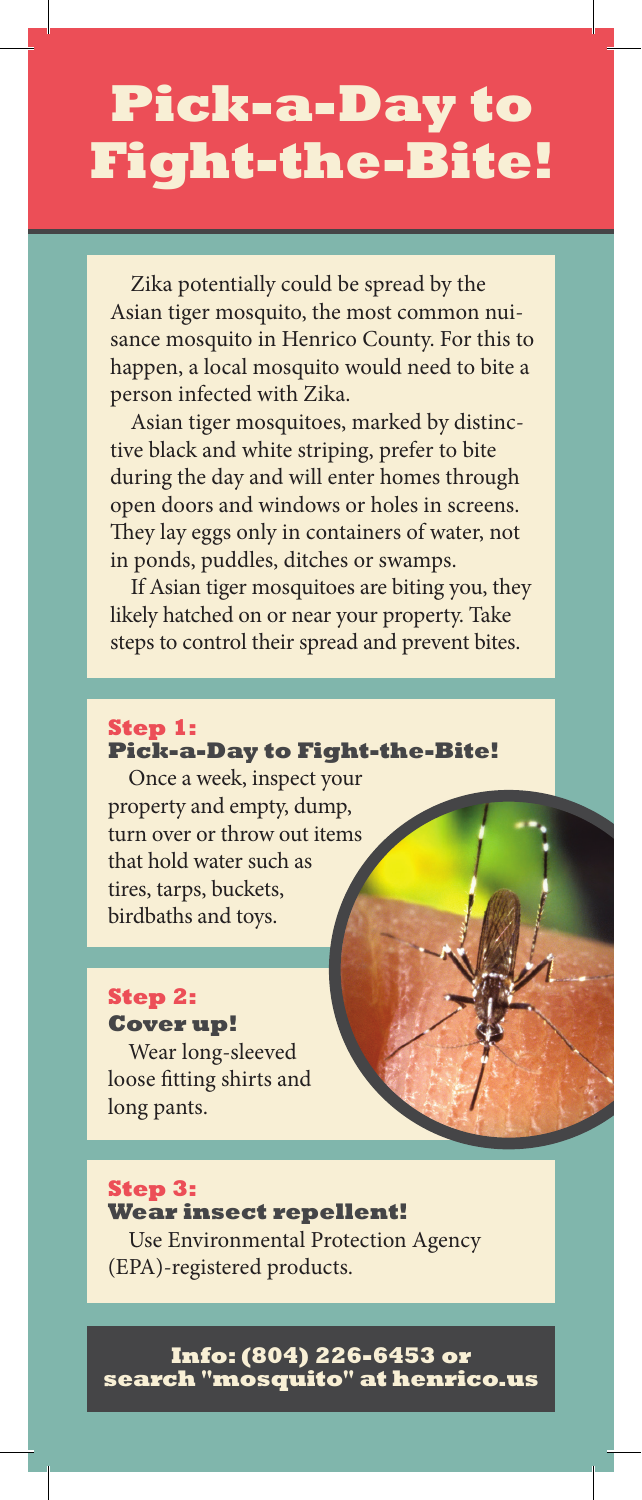# FIGURE 2. FIGHT-THE-BITE TODAY EVENT ADVERTISEMENT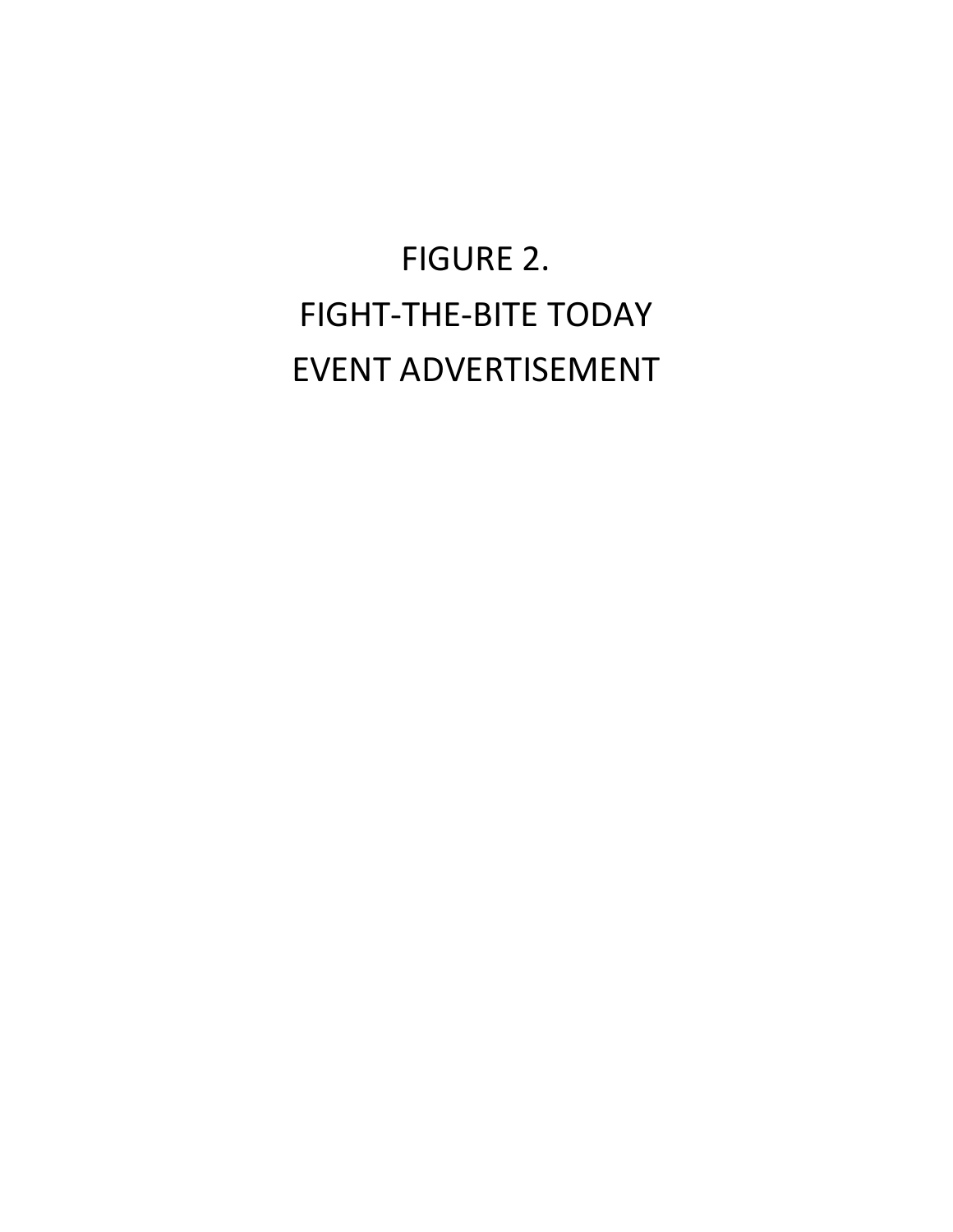

**Free EPA-Registered** insect repellent **Two per family** 

**Receive Zika health information Virus & pregnancy** 

**Pick-a-Day to Fight-the-<br>Bite demonstrations Mosquito control** 

**Connect with** community partners<br>Henrico Police & Fire **Local hospitals** 

**Supported by** 

VDH

powered by: Piktochart.con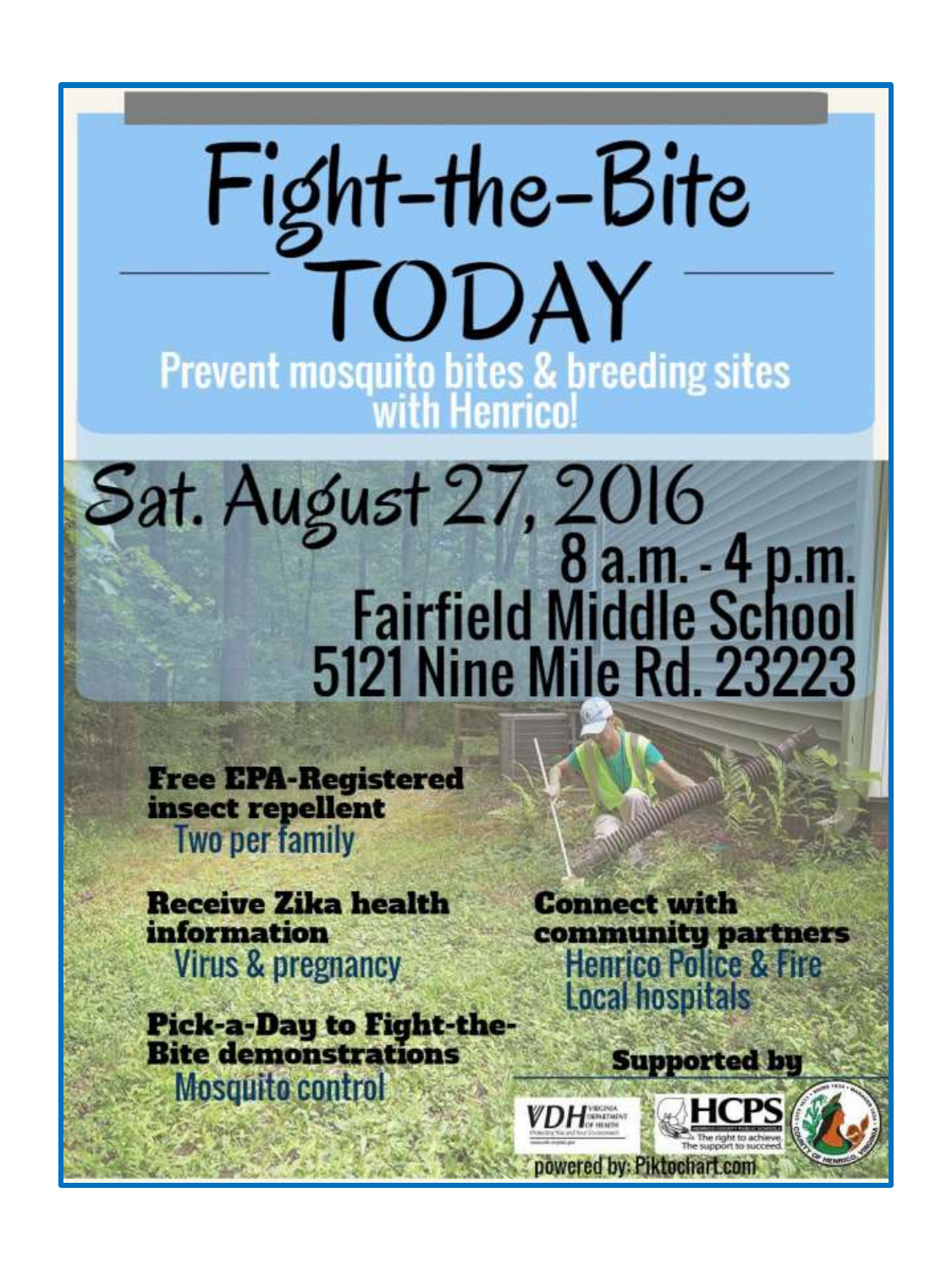# FIGURE 3. HENRICO ZIKA UNIFIED COMMAND SITUATION REPORT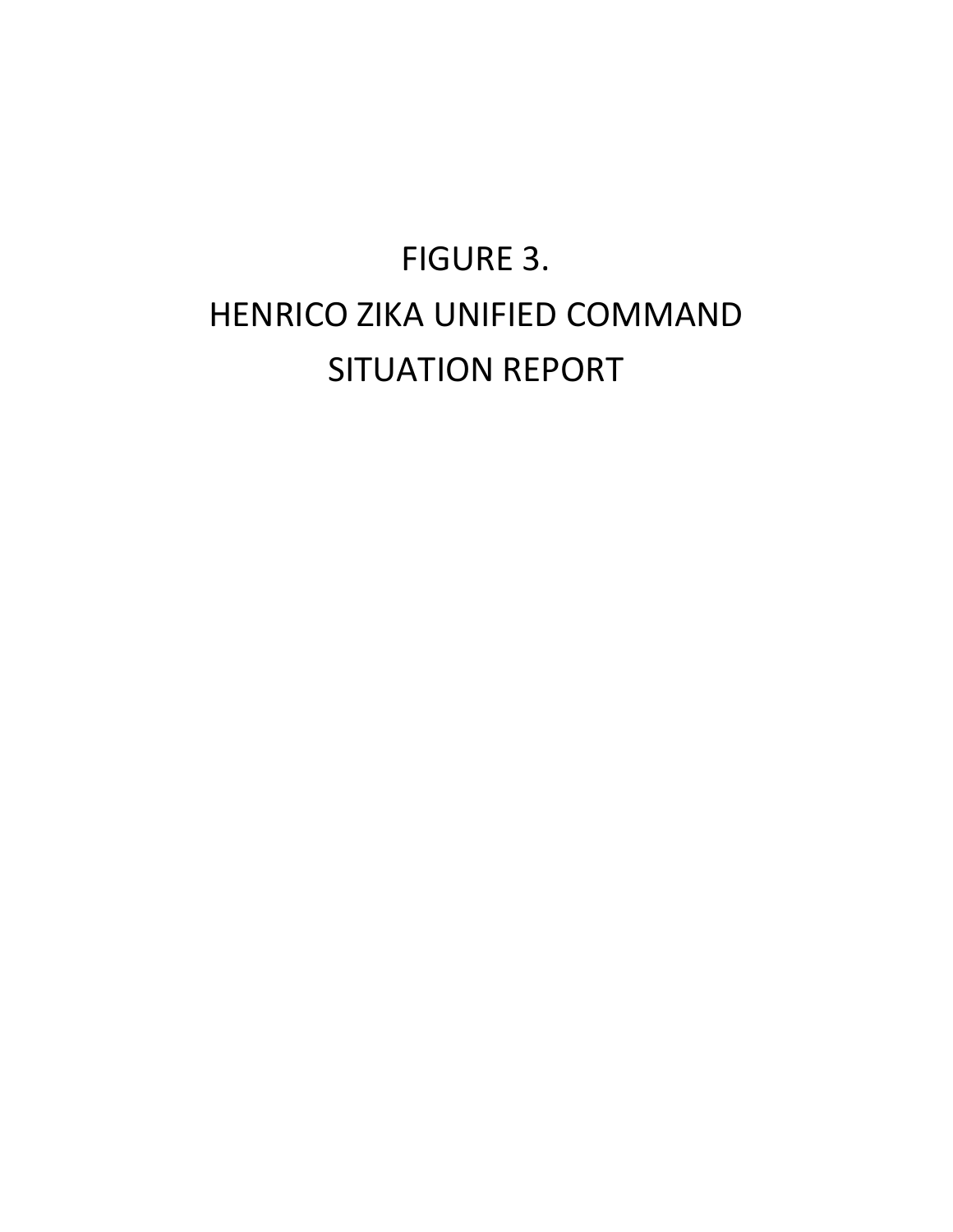### **Henrico County Zika Unified Command** SITUATION REPORT #**20** Time: **1100**

## Date: **10/28/2016**

Incident: 2016 Zika Preparedness and Response *Operational Phase 2 – Mosquito Season*

### **New information in bold**

| <b>Item</b><br># | Item                                                                                                     | As of<br>10/28/2016                         | Location/brief synopsis of<br>issue (elaboration to be<br>located in NOTES)                                                                                                 |  |
|------------------|----------------------------------------------------------------------------------------------------------|---------------------------------------------|-----------------------------------------------------------------------------------------------------------------------------------------------------------------------------|--|
| 1                | Confirmed and probable cases of Zika<br>In $U.S.$<br>In Virginia<br>In VDH Central Region                | $4,091 (+75)^*$<br>87<br>15                 | *139/4,091 (+2) are locally-<br>acquired cases in Florida                                                                                                                   |  |
| 2                | Requests approved for testing in Virginia<br>Pregnant<br>Non-pregnant                                    | $1,859 (+55)$<br>$1,395 (+45)$<br>464 (+10) |                                                                                                                                                                             |  |
| 3                | Specimens submitted for testing<br>By HCHD based on provider<br>location<br>For Henrico County residents | $158 (+2)$<br>$95 (+1)$<br>$63 (+1)$        |                                                                                                                                                                             |  |
| 4                | <b>Zika Outreach Events/Efforts</b>                                                                      | $61 (+2)$                                   | See notes below                                                                                                                                                             |  |
| 5                | <b>MRC Volunteers Participation</b>                                                                      | $92 (+8)$                                   | This number reflects the number of<br>times MRC volunteers have<br>participated in outreach events.<br>Individual volunteers may be<br>counted multiple times.              |  |
|                  |                                                                                                          | 410 hours                                   | This is the number of hours MRC<br>volunteers worked on Zika outreach<br>and education efforts.                                                                             |  |
|                  |                                                                                                          | \$10,696.90                                 | This number reflects the monetary<br>value of MRC volunteer support.<br>This total is calculated using an<br>hourly rate of \$26.09 over a total of<br>410 volunteer hours. |  |
| 6                | Asian Tiger Mosquitoes Collected                                                                         | 17,808<br>(+307)                            |                                                                                                                                                                             |  |

Report filed by: David Calkins, Planning Section Chief

### **NOTES:**

- **146** pools of mosquitos from Henrico have been delivered to date to DCLS for Zika testing. All have come back negative. **One pool will be retested next week because of invalid sample processing.**
- Supplemental dispensing of mosquito repellant continues. Standing Water Initiative will be providing insect repellant free-of-charge to Henrico residents that file mosquito complaints.
- **This will be the final situation report for this operational period.**